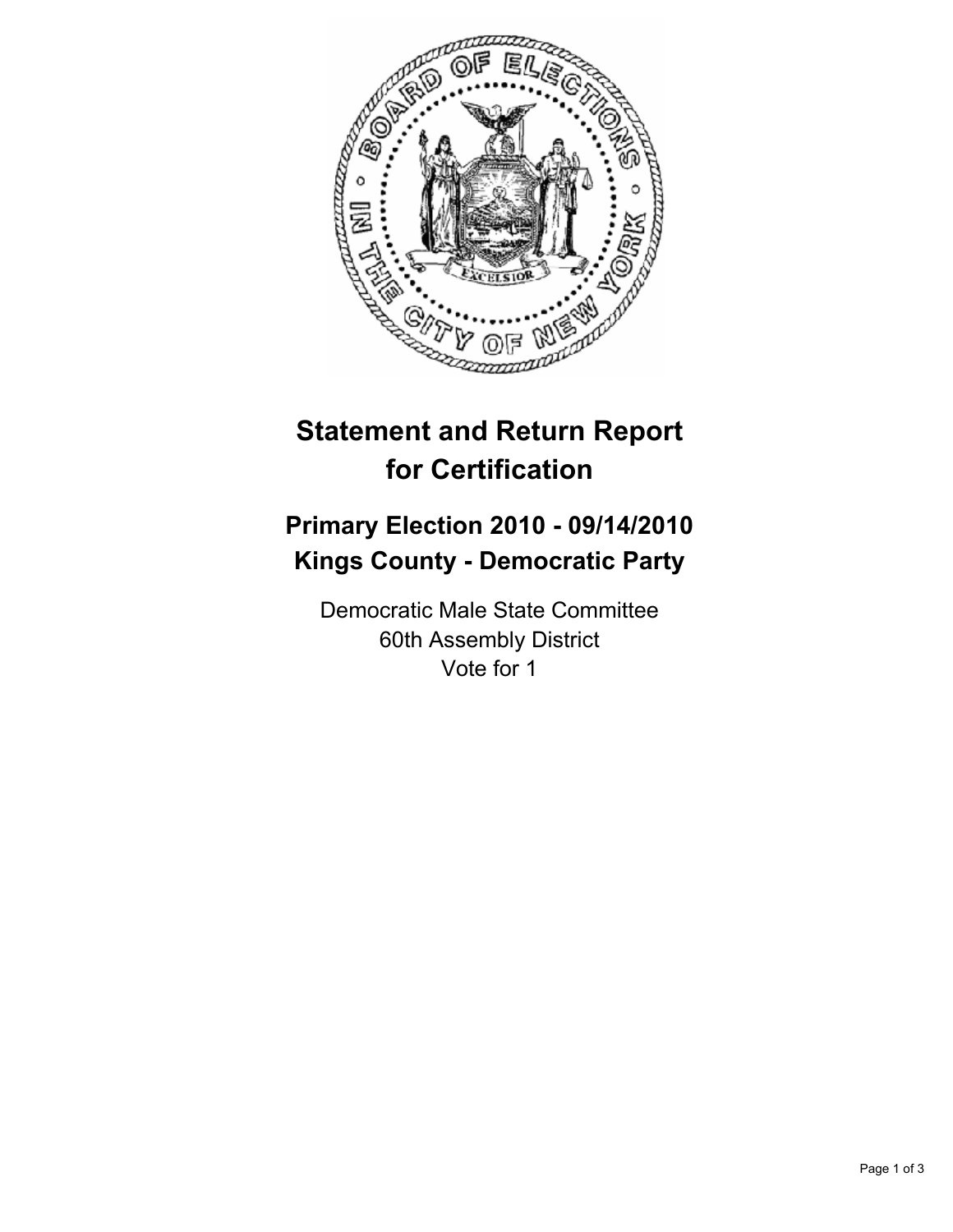

### **Assembly District 60**

| <b>Total Votes</b>        | 1.677 |
|---------------------------|-------|
| LLOYD MATHISON (WRITE-IN) |       |
| RAFFAELLO R PERFETTO      | 630   |
| <b>KEVIN P CARROLL</b>    | 1,046 |
| <b>AFFIDAVIT</b>          | 11    |
| ABSENTEE/MILITARY         | 31    |
| <b>EMERGENCY</b>          | 0     |
| <b>PUBLIC COUNTER</b>     | 1,771 |
|                           |       |